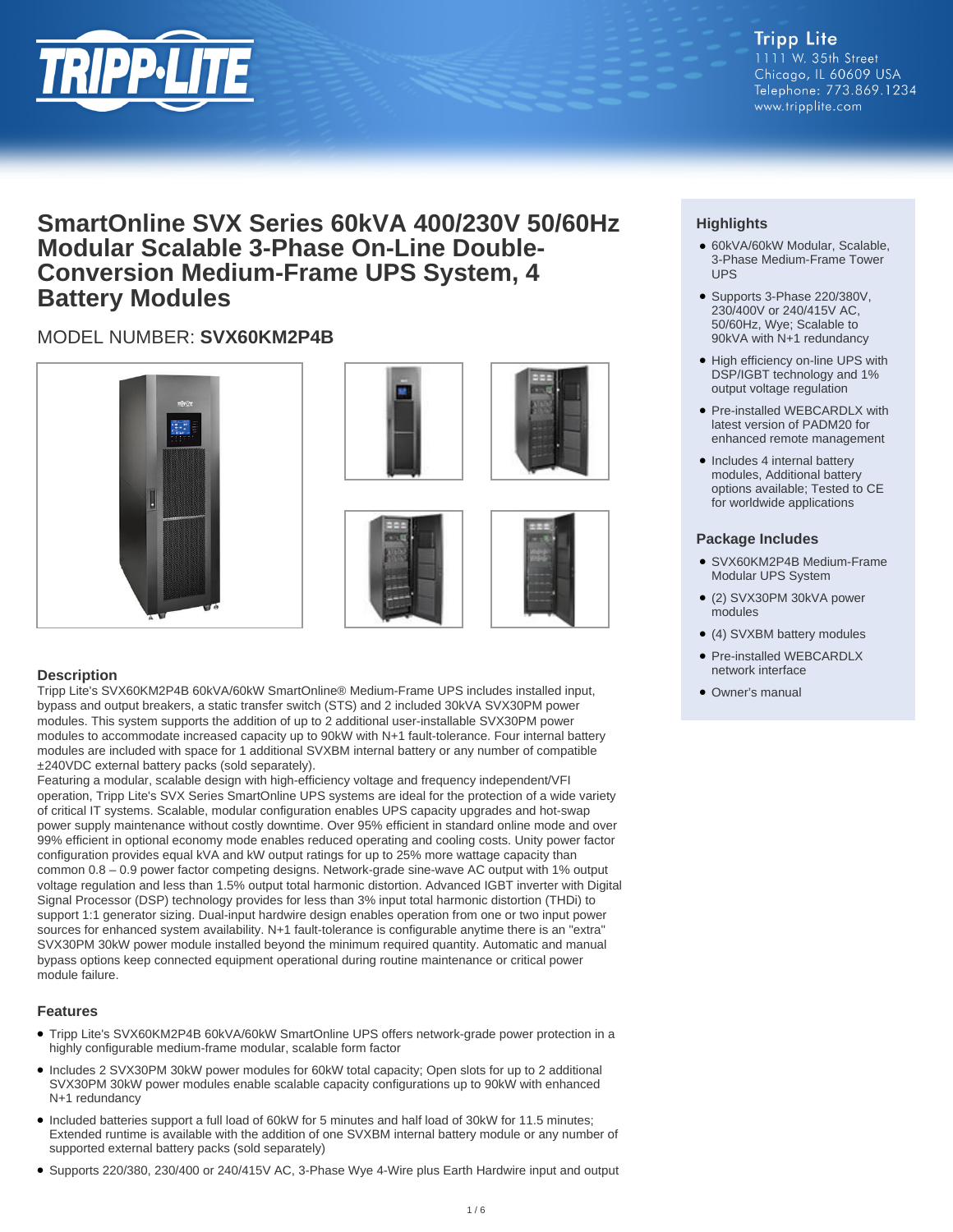

wiring

- Tested to CE for worldwide applications
- Pre-installed WEBCARDLX with the latest version of PowerAlert Device Manager firmware (PADM20) provides enhanced remote management capabilities
- PADM20 and PowerAlert Element Manager (PAEM) form a powerful tool for expanding maintenance functions in large installations, including firmware update checks and backup and restoration of device configurations
- Serial port enables unattended shutdown and UPS monitoring ability
- Modular configuration with hot-swappable power modules enables easy and fast maintenance with zero downtime
- Wide input voltage operating range enables full continuous online operation during brownouts as low as 120V (Ph-N) and overvoltages up to 276 (Ph-N)
- Narrow output voltage operating range regulates output voltage within 1% of the selected 220/230/240 nominal output voltage in online, double-conversion mode
- Over 95% efficient in online, double-conversion mode and over 99% efficient in optional economy-mode enables reduced operating and cooling costs
- Less than 3% input Total Harmonic Distortion (THDi) prevents the need to oversize generator systems relative to UPS capacity
- Dual hardwire input design enables operation from one or two input power sources
- Front panel combination LCD/LED display offers full UPS condition and status reporting plus additional configuration options

| <b>OVERVIEW</b>                    |                                                                                                                        |
|------------------------------------|------------------------------------------------------------------------------------------------------------------------|
| <b>UPC Code</b>                    | 037332278708                                                                                                           |
| <b>UPS Type</b>                    | On-Line                                                                                                                |
| <b>INPUT</b>                       |                                                                                                                        |
| Rated input current (Maximum Load) | 60kVA Configuration: 110A; Maximum 90kVA N+1 Medium Chassis Configuration: 165A; 40A maximum inrush<br>current         |
| Nominal Input Voltage(s) Supported | 220/380V 3-PH Wye; 230/400V 3-PH Wye; 240/415V 3-PH Wye                                                                |
| Nominal Input Voltage Description  | Set of two hardwire input connections enables 3-Phase Wye, 4 wire (3P, N, G) inputs from two separate power<br>sources |
| <b>UPS Input Connection Type</b>   | Hardwire                                                                                                               |
| <b>Input Circuit Breakers</b>      | MAIN and ALTERNATE AC inputs are each protected by 400A 3 pole magnetic breakers                                       |
| Input Phase                        | 3-Phase                                                                                                                |
| Input Frequency                    | 40 to 70Hz (online mode); 50/60Hz Auto-selectable                                                                      |
| Power Factor (Input)               | Greater than 0.99 (full load)                                                                                          |
| <b>THDi</b>                        | Less than 3% (full linear load)                                                                                        |
| <b>OUTPUT</b>                      |                                                                                                                        |
| Output Volt Amp Capacity (VA)      | 60000                                                                                                                  |
| Output Capacity (kVA)              | 60                                                                                                                     |

# **Specifications**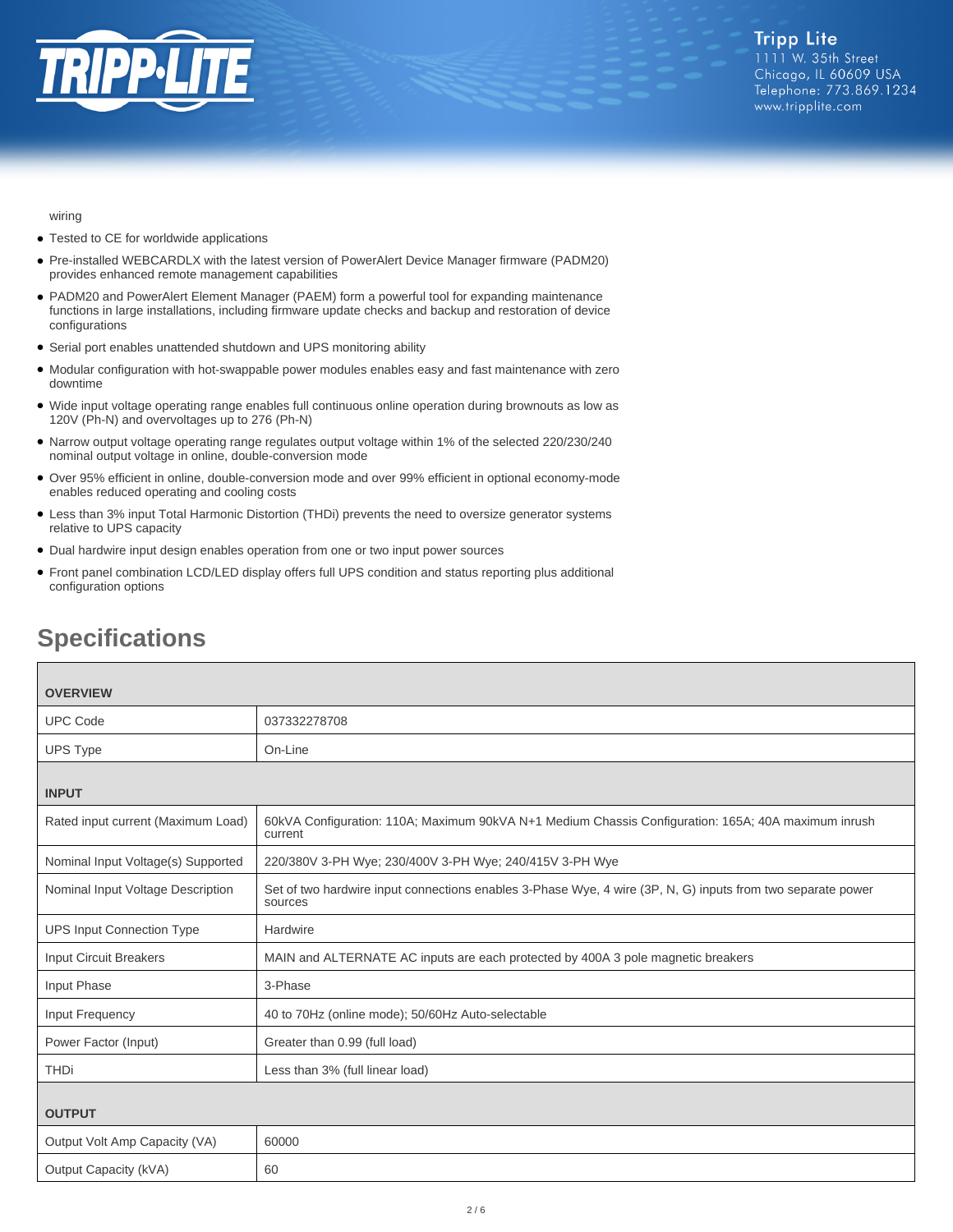

| <b>Output Watt Capacity (Watts)</b>    | 60000                                                                                                                                                                                                                                                                                                                                                                                                                                                                                                                                                                                                                                                                                                                                                                                                                                                                                                                                                                                                                                                                                                  |
|----------------------------------------|--------------------------------------------------------------------------------------------------------------------------------------------------------------------------------------------------------------------------------------------------------------------------------------------------------------------------------------------------------------------------------------------------------------------------------------------------------------------------------------------------------------------------------------------------------------------------------------------------------------------------------------------------------------------------------------------------------------------------------------------------------------------------------------------------------------------------------------------------------------------------------------------------------------------------------------------------------------------------------------------------------------------------------------------------------------------------------------------------------|
| Output kW Capacity (kW)                | 60                                                                                                                                                                                                                                                                                                                                                                                                                                                                                                                                                                                                                                                                                                                                                                                                                                                                                                                                                                                                                                                                                                     |
| <b>Output Capacity Details</b>         | OVERLOAD CAPABILITY: Supports 105-110% load for 1 hour, 111-125% load for 10 minutes, 126-150% for 1<br>minute and Over 150% for 200ms before switching to Bypass; Online operation resumes when load is reduced to<br>100% or less                                                                                                                                                                                                                                                                                                                                                                                                                                                                                                                                                                                                                                                                                                                                                                                                                                                                    |
| Power Factor                           | 1.0                                                                                                                                                                                                                                                                                                                                                                                                                                                                                                                                                                                                                                                                                                                                                                                                                                                                                                                                                                                                                                                                                                    |
| <b>Crest Factor</b>                    | 3:1                                                                                                                                                                                                                                                                                                                                                                                                                                                                                                                                                                                                                                                                                                                                                                                                                                                                                                                                                                                                                                                                                                    |
| Nominal Voltage Details                | Output THD full resistive load: <1.5%; Output THD non-linear load: <4%; Max DC offset: ±50mV; Max Phase angle<br>deviation: 2°; Max Voltage unbalance deviation: 1%; Output short-circuit protection included                                                                                                                                                                                                                                                                                                                                                                                                                                                                                                                                                                                                                                                                                                                                                                                                                                                                                          |
| <b>Frequency Compatibility</b>         | 50 / 60 Hz; Supports 50 to 60 Hz and 60 to 50 Hz conversion                                                                                                                                                                                                                                                                                                                                                                                                                                                                                                                                                                                                                                                                                                                                                                                                                                                                                                                                                                                                                                            |
| <b>Frequency Compatibility Details</b> | Auto-selectable, user adjustable                                                                                                                                                                                                                                                                                                                                                                                                                                                                                                                                                                                                                                                                                                                                                                                                                                                                                                                                                                                                                                                                       |
| <b>Output Receptacle Details</b>       | Output wiring: 3P, N, E                                                                                                                                                                                                                                                                                                                                                                                                                                                                                                                                                                                                                                                                                                                                                                                                                                                                                                                                                                                                                                                                                |
| <b>Output Circuit Breakers</b>         | 400A 3 pole magnetic breaker                                                                                                                                                                                                                                                                                                                                                                                                                                                                                                                                                                                                                                                                                                                                                                                                                                                                                                                                                                                                                                                                           |
| Output AC Waveform (AC Mode)           | Pure Sine wave                                                                                                                                                                                                                                                                                                                                                                                                                                                                                                                                                                                                                                                                                                                                                                                                                                                                                                                                                                                                                                                                                         |
| Output AC Waveform (Battery<br>Mode)   | Pure Sine wave                                                                                                                                                                                                                                                                                                                                                                                                                                                                                                                                                                                                                                                                                                                                                                                                                                                                                                                                                                                                                                                                                         |
| Nominal Output Voltage(s)<br>Supported | 220/380V 3-PH Wye; 230/400V 3-PH Wye; 240/415V 3-PH Wye                                                                                                                                                                                                                                                                                                                                                                                                                                                                                                                                                                                                                                                                                                                                                                                                                                                                                                                                                                                                                                                |
| <b>Output Receptacles</b>              | Hardwire                                                                                                                                                                                                                                                                                                                                                                                                                                                                                                                                                                                                                                                                                                                                                                                                                                                                                                                                                                                                                                                                                               |
| <b>Output Voltage Regulation</b>       | ONLINE, FREQUENCY CONVERSION, BATTERY MODE: 220/230/240V ±1% typical (balanced load); ±2% typical<br>(unbalanced load); ECONOMY MODE: 220/230/240V ±15V; BYPASS MODE: +15% (default, adjustable to +10%,<br>$+15\%$ or $+20\%$ ), $-20\%$ (default, adjustable to $-10\%$ , $-20\%$ , $-30\%$ )                                                                                                                                                                                                                                                                                                                                                                                                                                                                                                                                                                                                                                                                                                                                                                                                        |
| <b>Output Frequency Regulation</b>     | ONLINE MODE: Output frequency is $\pm 0.05$ Hz of input frequency when input is within $\pm 4$ Hz <sup>*</sup> of the configured<br>50/60Hz output setting; Output frequency is ±0.05Hz the configured 50/60Hz output setting when input is outside<br>±4Hz* of the configured 50/60Hz output setting; BATTERY MODE: Output frequency is ±0.1Hz of the configured<br>50/60Hz output setting; FREQUENCY CONVERTER MODE: Output frequency is ±0.1Hz of the configured 50/60Hz<br>output setting; ECONOMY MODE: Output frequency equals input frequency up to ±4Hz* of the configured 50/60Hz<br>output setting (UPS switches to Online mode if frequency goes outside of this range); BYPASS MODE: Output<br>frequency equals input frequency up to ±4Hz* of the configured 50/60Hz output setting (switches to STANDBY mode<br>if frequency goes outside of this range). *The TRACKING RANGE is factory set to ±4Hz and is user adjustable to<br>±1Hz, ±2Hz or ±4Hz; The selected TRACKING RANGE setting controls frequency output tolerances as described<br>above in Online, Economy and Bypass modes |
| <b>Output Amp Capacity</b>             | 91A (220/380V); 87A (230/400V); 83A (240/415V)                                                                                                                                                                                                                                                                                                                                                                                                                                                                                                                                                                                                                                                                                                                                                                                                                                                                                                                                                                                                                                                         |
| Individually Controllable Load Banks   | <b>No</b>                                                                                                                                                                                                                                                                                                                                                                                                                                                                                                                                                                                                                                                                                                                                                                                                                                                                                                                                                                                                                                                                                              |
| Modular Upgrade Options                | Includes 2 SVX30PM 30kVA power modules; Up to 2 additional SVX30PM 30kVA power modules can be added for<br>additional capacity or N+1 availability; Add 1 SVX30PM for 90kVA capacity (or 60kVA with N+1 redundancy); Add 2<br>SVX30PM for 90KVA capacity with N+1 redundancy                                                                                                                                                                                                                                                                                                                                                                                                                                                                                                                                                                                                                                                                                                                                                                                                                           |
| <b>BATTERY</b>                         |                                                                                                                                                                                                                                                                                                                                                                                                                                                                                                                                                                                                                                                                                                                                                                                                                                                                                                                                                                                                                                                                                                        |
| Full Load Runtime (min.)               | 5 minutes (60kW)                                                                                                                                                                                                                                                                                                                                                                                                                                                                                                                                                                                                                                                                                                                                                                                                                                                                                                                                                                                                                                                                                       |
| Half Load Runtime (min.)               | 11.5 minutes (30kW)                                                                                                                                                                                                                                                                                                                                                                                                                                                                                                                                                                                                                                                                                                                                                                                                                                                                                                                                                                                                                                                                                    |
| <b>Expandable Battery Runtime</b>      | Supports extended runtime with optional external battery packs; 100A 3 pole 250VDC breaker recommended for<br>external battery                                                                                                                                                                                                                                                                                                                                                                                                                                                                                                                                                                                                                                                                                                                                                                                                                                                                                                                                                                         |
| Expandable Runtime                     | Yes                                                                                                                                                                                                                                                                                                                                                                                                                                                                                                                                                                                                                                                                                                                                                                                                                                                                                                                                                                                                                                                                                                    |
| <b>Expandable Runtime Description</b>  | External battery pack wiring is contractor supplied; All external battery configurations require the disconnection of<br>internal battery modules                                                                                                                                                                                                                                                                                                                                                                                                                                                                                                                                                                                                                                                                                                                                                                                                                                                                                                                                                      |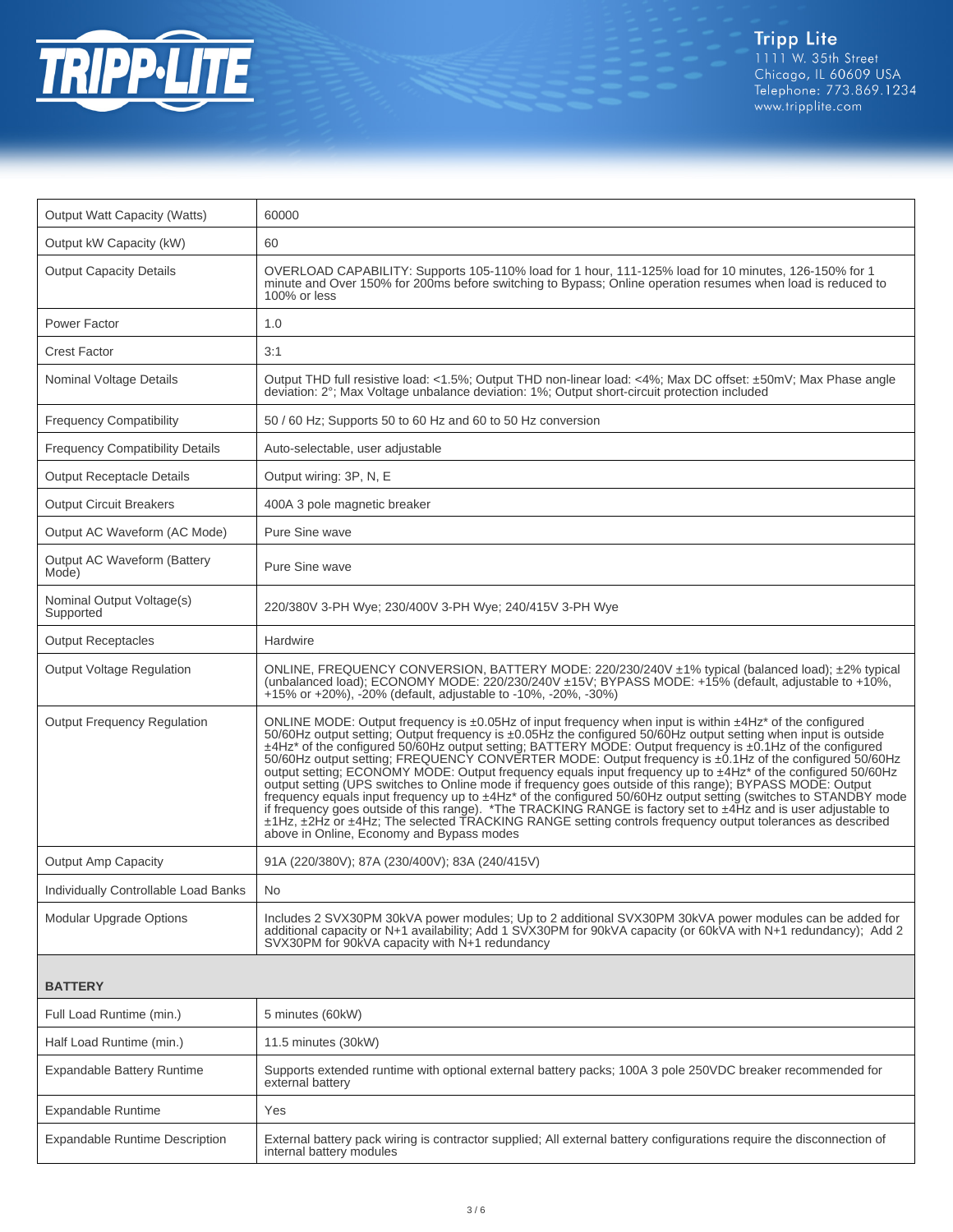

| Systems~BP480V200">BP480V200 ; <a class="productLink" external-battery-pack-3-phase-ups-systems~bp480v400"="" href="//www.tripplite.com/External-&lt;br&gt;href=" www.tripplite.com="">BP480V400</a> :;                                                                                                                                                                                                                                                |  |  |
|--------------------------------------------------------------------------------------------------------------------------------------------------------------------------------------------------------------------------------------------------------------------------------------------------------------------------------------------------------------------------------------------------------------------------------------------------------|--|--|
|                                                                                                                                                                                                                                                                                                                                                                                                                                                        |  |  |
|                                                                                                                                                                                                                                                                                                                                                                                                                                                        |  |  |
| User selectable charging current of 1A to 8A (2A factory setting); Recharge rate is dependent on number of external                                                                                                                                                                                                                                                                                                                                    |  |  |
|                                                                                                                                                                                                                                                                                                                                                                                                                                                        |  |  |
| <b>VOLTAGE REGULATION</b>                                                                                                                                                                                                                                                                                                                                                                                                                              |  |  |
|                                                                                                                                                                                                                                                                                                                                                                                                                                                        |  |  |
|                                                                                                                                                                                                                                                                                                                                                                                                                                                        |  |  |
| Maintains continuous output in online mode, without using battery power, during brownout/undervoltage conditions                                                                                                                                                                                                                                                                                                                                       |  |  |
| <b>USER INTERFACE, ALERTS &amp; CONTROLS</b>                                                                                                                                                                                                                                                                                                                                                                                                           |  |  |
| 145mm front panel LCD display with directional scroll and select buttons offers complete operating status display,                                                                                                                                                                                                                                                                                                                                     |  |  |
|                                                                                                                                                                                                                                                                                                                                                                                                                                                        |  |  |
| Maintains continuous output in online mode, without using battery power, during overvoltages to 478V (Ph-Ph),<br>to 305V (Ph-Ph) at full load and to 208V (Ph-Ph) at 70% output load or less, increasing output to within 1% of<br>Front panel buttons include ESC (menu escape), UP/LEFT (menu up / left), DOWN/RIGHT (menu down / right),<br>ENTER (confirm selection), HOME (return to home screen) and POWER (on/off power control); Also includes |  |  |

| Alarm Cancel Operation | Audible alarms can be muted using on-screen prompts                                                                                                                                                                                                 |
|------------------------|-----------------------------------------------------------------------------------------------------------------------------------------------------------------------------------------------------------------------------------------------------|
| Audible Alarm          | Unique audible alarms for POWER ON / POWER OFF (alarm sounds for 2 seconds), BATTERY MODE (alarm<br>sounds every 2 seconds), LOW BATTERY (alarm sounds every 0.5 seconds), UPS ALARM (alarm sounds every 1<br>second), UPS FAULT (continuous alarm) |
| <b>LED</b> Indicators  | Front panel LED indicators represent INPUT (green), BYPASS (amber), INVERTER (green), BATTERY (red) and<br>ALARM (red)                                                                                                                              |

#### **SURGE / NOISE SUPPRESSION**

| EMI / RFI AC Noise Suppression         | Yes                                                        |
|----------------------------------------|------------------------------------------------------------|
| AC Suppression Joule Rating            | 2496                                                       |
| AC Suppression Joule Rating<br>Details | 2496 joules (Ph-Ph), 2496 joules (Ph-N), 1872 joules (N-E) |
| AC Suppression Response Time           | Instantaneous                                              |

## **PHYSICAL**

| <b>Primary Form Factor</b>                                       | Tower |
|------------------------------------------------------------------|-------|
| Cooling Method                                                   | Fans  |
| Installation Form Factors Supported<br>with Included Accessories | Tower |
| Primary UPS Depth (mm)                                           | 1,100 |
| Primary UPS Height (mm)                                          | 2,010 |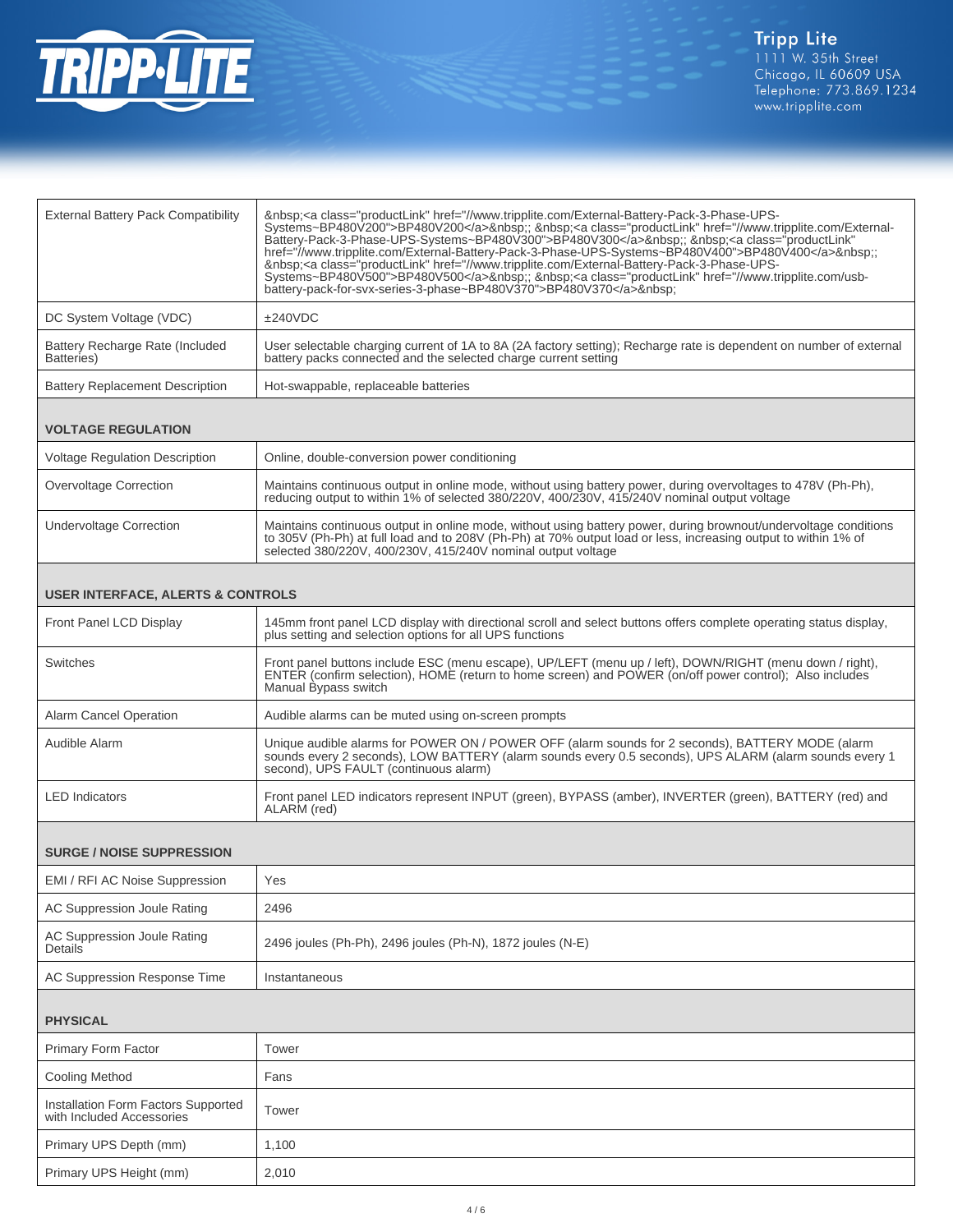

Tripp Lite<br>1111 W. 35th Street<br>Chicago, IL 60609 USA<br>Telephone: 773.869.1234<br>www.tripplite.com

| Primary UPS Width (mm)                           | 600                                                                                                                                                                                                                                                                                                                                                                                                                                                           |
|--------------------------------------------------|---------------------------------------------------------------------------------------------------------------------------------------------------------------------------------------------------------------------------------------------------------------------------------------------------------------------------------------------------------------------------------------------------------------------------------------------------------------|
| Shipping Dimensions (hwd / in.)                  | 54.50 x 28.50 x 42.50                                                                                                                                                                                                                                                                                                                                                                                                                                         |
| Shipping Dimensions (hwd / cm)                   | 138.43 x 72.39 x 107.95                                                                                                                                                                                                                                                                                                                                                                                                                                       |
| Shipping Weight (lbs.)                           | 1058.00                                                                                                                                                                                                                                                                                                                                                                                                                                                       |
| Shipping Weight (kg)                             | 479.90                                                                                                                                                                                                                                                                                                                                                                                                                                                        |
| <b>UPS Housing Material</b>                      | <b>Steel</b>                                                                                                                                                                                                                                                                                                                                                                                                                                                  |
| <b>UPS Power Module Dimensions</b><br>(hwd, cm)  | 200.99 x 59.99 x 109.98                                                                                                                                                                                                                                                                                                                                                                                                                                       |
| <b>UPS Power Module Dimensions</b><br>(hwd, in.) | 79.13 x 23.62 x 43.3                                                                                                                                                                                                                                                                                                                                                                                                                                          |
| UPS Power Module Weight (kg)                     | 758.86                                                                                                                                                                                                                                                                                                                                                                                                                                                        |
| UPS Power Module Weight (lbs.)                   | 1673                                                                                                                                                                                                                                                                                                                                                                                                                                                          |
| <b>ENVIRONMENTAL</b>                             |                                                                                                                                                                                                                                                                                                                                                                                                                                                               |
| <b>Operating Temperature Range</b>               | 0° to +40°C (+32° to +104°F); De-rates to 90% capacity at 35°C / 95°F and 80% capacity at 40°C / 104°F                                                                                                                                                                                                                                                                                                                                                        |
| Storage Temperature Range                        | $-15^{\circ}$ to $+60^{\circ}$ C (+5° to $+140^{\circ}$ F)                                                                                                                                                                                                                                                                                                                                                                                                    |
| <b>Relative Humidity</b>                         | 0 to 95%, non-condensing                                                                                                                                                                                                                                                                                                                                                                                                                                      |
| AC Mode BTU / Hr. (Full Load)                    | 11458                                                                                                                                                                                                                                                                                                                                                                                                                                                         |
| AC Economy Mode BTU / Hr. (Full<br>Load)         | 890                                                                                                                                                                                                                                                                                                                                                                                                                                                           |
| AC Mode Efficiency Rating (100%<br>Load)         | 95%                                                                                                                                                                                                                                                                                                                                                                                                                                                           |
| AC Economy Mode Efficiency Rating<br>(100% Load) | 99%                                                                                                                                                                                                                                                                                                                                                                                                                                                           |
| Audible Noise                                    | Less than 73 DBA front-side, 1m                                                                                                                                                                                                                                                                                                                                                                                                                               |
| Operating Elevation (m)                          | Up to 1000m (At elevations over 1000m, output de-rates by 1% per 100m)                                                                                                                                                                                                                                                                                                                                                                                        |
| <b>COMMUNICATIONS</b>                            |                                                                                                                                                                                                                                                                                                                                                                                                                                                               |
| Network Management Cards                         | <a class="productLink" href="//www.tripplite.com/Web-Management-Accessory-&lt;br&gt;Card~WEBCARDLX">WEBCARDLX</a> ; <a <br="" class="productLink">href="//www.tripplite.com/Programmable-RS-485-Management-Accessory-Card-for-Select-3-Phase-UPS-<br/>Systems~MODBUSCARDSV"&gt;MODBUSCARDSV</a> ; <a <br="" class="productLink">href="//www.tripplite.com/Programmable-Relay-I-O-Card-Tripp-Lite-SVTX-SVX-SV-UPS-<br/>Systems~RELAYCARDSV"&gt;RELAYCARDSV</a> |
| Network Monitoring Port Description              | Includes pre-installed Tripp Lite WEBCARDLX network interface                                                                                                                                                                                                                                                                                                                                                                                                 |
| <b>PowerAlert Software</b>                       | For local monitoring via the UPS's built-in communication ports, download PowerAlert Local software at<br>https://www.tripplite.com/poweralert                                                                                                                                                                                                                                                                                                                |
| <b>Communications Cable</b>                      | DB9 cabling included                                                                                                                                                                                                                                                                                                                                                                                                                                          |
| <b>SNMP Compatibility</b>                        | Includes pre-installed <a class="productLink" href="//www.tripplite.com/Web-Management-Accessory-&lt;br&gt;Card~WEBCARDLX">WEBCARDLX</a> network interface card                                                                                                                                                                                                                                                                                               |
| Communications Interface                         | DB9 Serial; EPO (emergency power off); Pre-installed network card; Slot for SNMP/Web interface                                                                                                                                                                                                                                                                                                                                                                |
| <b>LINE / BATTERY TRANSFER</b>                   |                                                                                                                                                                                                                                                                                                                                                                                                                                                               |